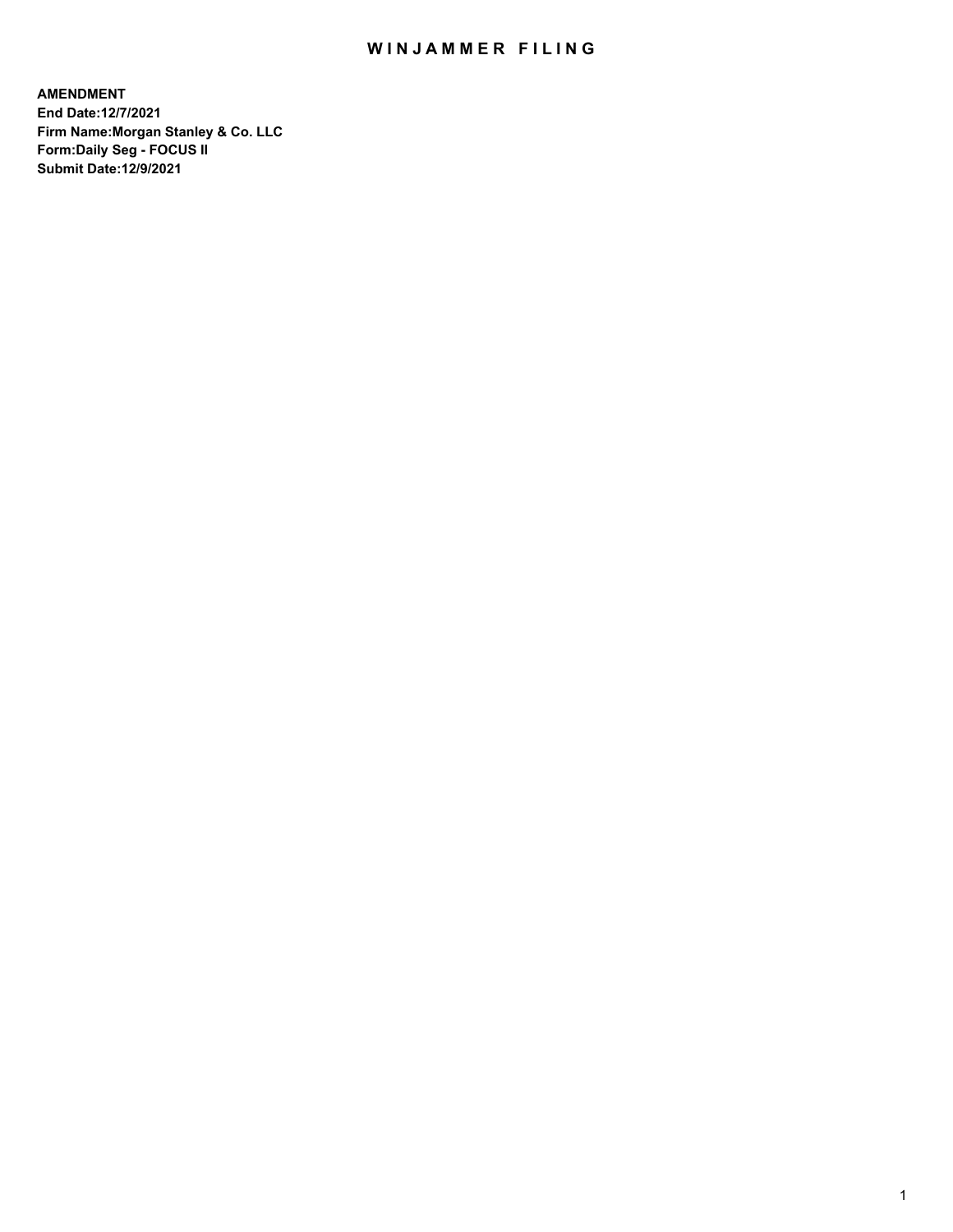**AMENDMENT** 

**End Date:12/7/2021 Firm Name:Morgan Stanley & Co. LLC Form:Daily Seg - FOCUS II Submit Date:12/9/2021 Daily Segregation - Cover Page**

| Name of Company                                                                                                                                                                                                                                                                                                                | Morgan Stanley & Co. LLC                               |
|--------------------------------------------------------------------------------------------------------------------------------------------------------------------------------------------------------------------------------------------------------------------------------------------------------------------------------|--------------------------------------------------------|
| <b>Contact Name</b>                                                                                                                                                                                                                                                                                                            | <b>Ikram Shah</b>                                      |
| <b>Contact Phone Number</b>                                                                                                                                                                                                                                                                                                    | 212-276-0963                                           |
| <b>Contact Email Address</b>                                                                                                                                                                                                                                                                                                   | Ikram.shah@morganstanley.com                           |
| FCM's Customer Segregated Funds Residual Interest Target (choose one):<br>a. Minimum dollar amount: ; or<br>b. Minimum percentage of customer segregated funds required:%; or<br>c. Dollar amount range between: and; or                                                                                                       | 235,000,000<br><u>0</u><br><u>00</u>                   |
| d. Percentage range of customer segregated funds required between:% and%.<br>FCM's Customer Secured Amount Funds Residual Interest Target (choose one):<br>a. Minimum dollar amount: ; or                                                                                                                                      | 0 Q<br>140,000,000                                     |
| b. Minimum percentage of customer secured funds required:% ; or<br>c. Dollar amount range between: and; or<br>d. Percentage range of customer secured funds required between:% and%.                                                                                                                                           | <u>0</u><br><u>00</u><br>0 <sup>0</sup>                |
| FCM's Cleared Swaps Customer Collateral Residual Interest Target (choose one):<br>a. Minimum dollar amount: ; or<br>b. Minimum percentage of cleared swaps customer collateral required:% ; or<br>c. Dollar amount range between: and; or<br>d. Percentage range of cleared swaps customer collateral required between:% and%. | 92,000,000<br><u>0</u><br><u>0 0</u><br>0 <sub>0</sub> |

Attach supporting documents CH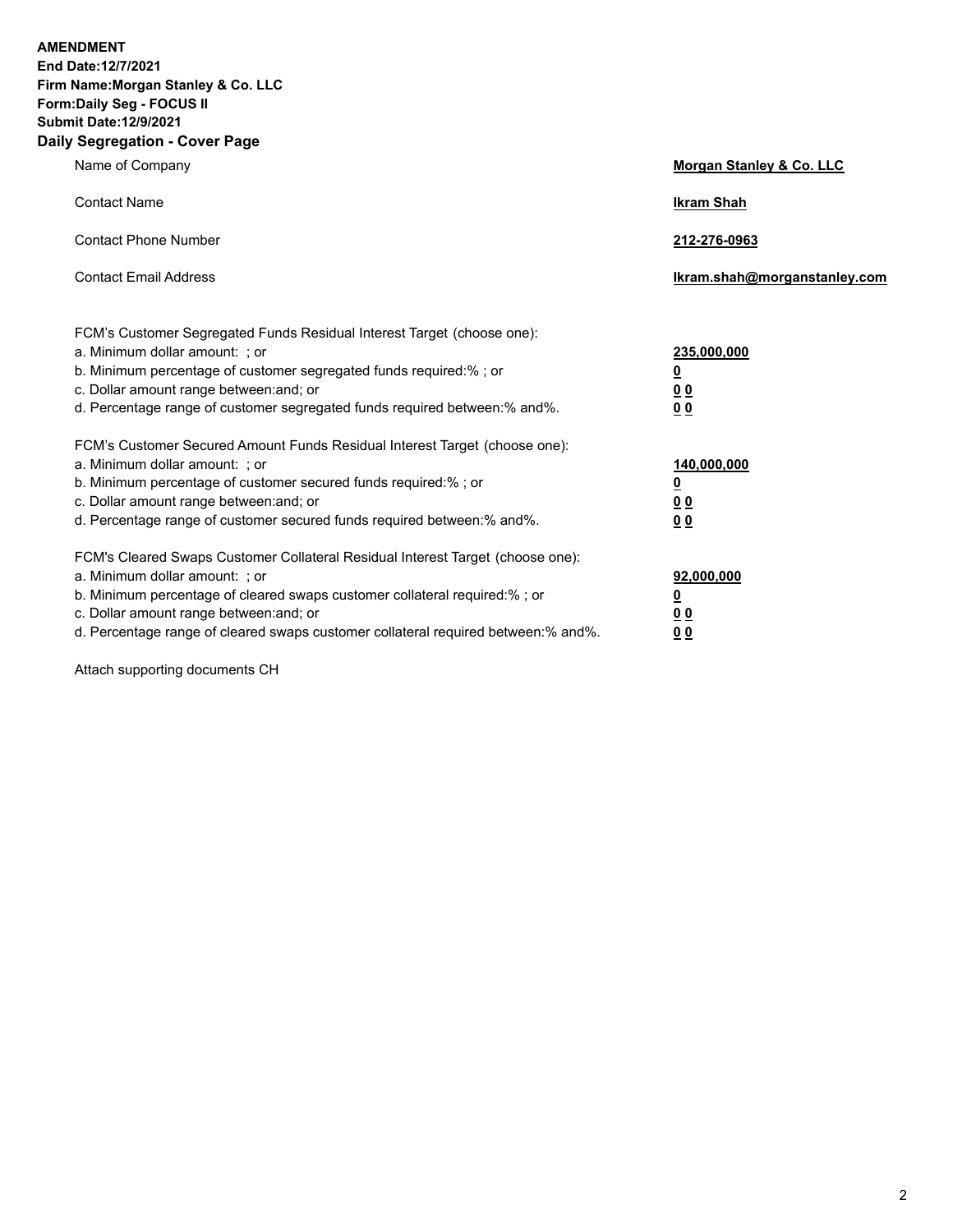## **AMENDMENT End Date:12/7/2021 Firm Name:Morgan Stanley & Co. LLC Form:Daily Seg - FOCUS II Submit Date:12/9/2021 Daily Segregation - Secured Amounts** Foreign Futures and Foreign Options Secured Amounts Amount required to be set aside pursuant to law, rule or regulation of a foreign

government or a rule of a self-regulatory organization authorized thereunder

- 1. Net ledger balance Foreign Futures and Foreign Option Trading All Customers A. Cash **5,802,158,713** [7315]
	- B. Securities (at market) **1,701,033,619** [7317]
- 2. Net unrealized profit (loss) in open futures contracts traded on a foreign board of trade **-10,152,225** [7325]
- 3. Exchange traded options
	- a. Market value of open option contracts purchased on a foreign board of trade **22,834,996** [7335]
	- b. Market value of open contracts granted (sold) on a foreign board of trade **-13,550,747** [7337]
- 4. Net equity (deficit) (add lines 1. 2. and 3.) **7,502,324,356** [7345]
- 5. Account liquidating to a deficit and account with a debit balances gross amount **71,591,162** [7351] Less: amount offset by customer owned securities **-70,085,913** [7352] **1,505,249**
- 6. Amount required to be set aside as the secured amount Net Liquidating Equity Method (add lines 4 and 5)
- 7. Greater of amount required to be set aside pursuant to foreign jurisdiction (above) or line 6.

## FUNDS DEPOSITED IN SEPARATE REGULATION 30.7 ACCOUNTS

- 1. Cash in banks
	- A. Banks located in the United States **307,599,908** [7500]
	- B. Other banks qualified under Regulation 30.7 **532,570,681** [7520] **840,170,589**
- 2. Securities
	- A. In safekeeping with banks located in the United States **436,290,184** [7540]
	- B. In safekeeping with other banks qualified under Regulation 30.7 **77,991,883** [7560] **514,282,067**
- 3. Equities with registered futures commission merchants
	-
	- B. Securities **0** [7590]
	- C. Unrealized gain (loss) on open futures contracts **-844,756** [7600]
	- D. Value of long option contracts **0** [7610]
	- E. Value of short option contracts **0** [7615] **5,881,863** [7620]
- 4. Amounts held by clearing organizations of foreign boards of trade
	-
	- B. Securities **0** [7650]
	- C. Amount due to (from) clearing organization daily variation **0** [7660]
	- D. Value of long option contracts **0** [7670]
	- E. Value of short option contracts **0** [7675] **0** [7680]
- 5. Amounts held by members of foreign boards of trade
	-
	-
	- C. Unrealized gain (loss) on open futures contracts **-9,307,469** [7720]
	- D. Value of long option contracts **22,834,996** [7730]
	-
- 6. Amounts with other depositories designated by a foreign board of trade **0** [7760]
- 7. Segregated funds on hand **0** [7765]
- 8. Total funds in separate section 30.7 accounts **7,719,541,563** [7770]
- 9. Excess (deficiency) Set Aside for Secured Amount (subtract line 7 Secured Statement Page 1 from Line 8)
- 10. Management Target Amount for Excess funds in separate section 30.7 accounts **140,000,000** [7780]
- 11. Excess (deficiency) funds in separate 30.7 accounts over (under) Management Target **75,711,958** [7785]

**0** [7305]

[7354] **7,503,829,605** [7355]

**7,503,829,605** [7360]

[7530]

[7570]

A. Cash **6,726,619** [7580]

A. Cash **0** [7640]

 A. Cash **5,172,478,711** [7700] B. Securities **1,186,751,553** [7710] E. Value of short option contracts **-13,550,747** [7735] **6,359,207,044** [7740] **215,711,958** [7380]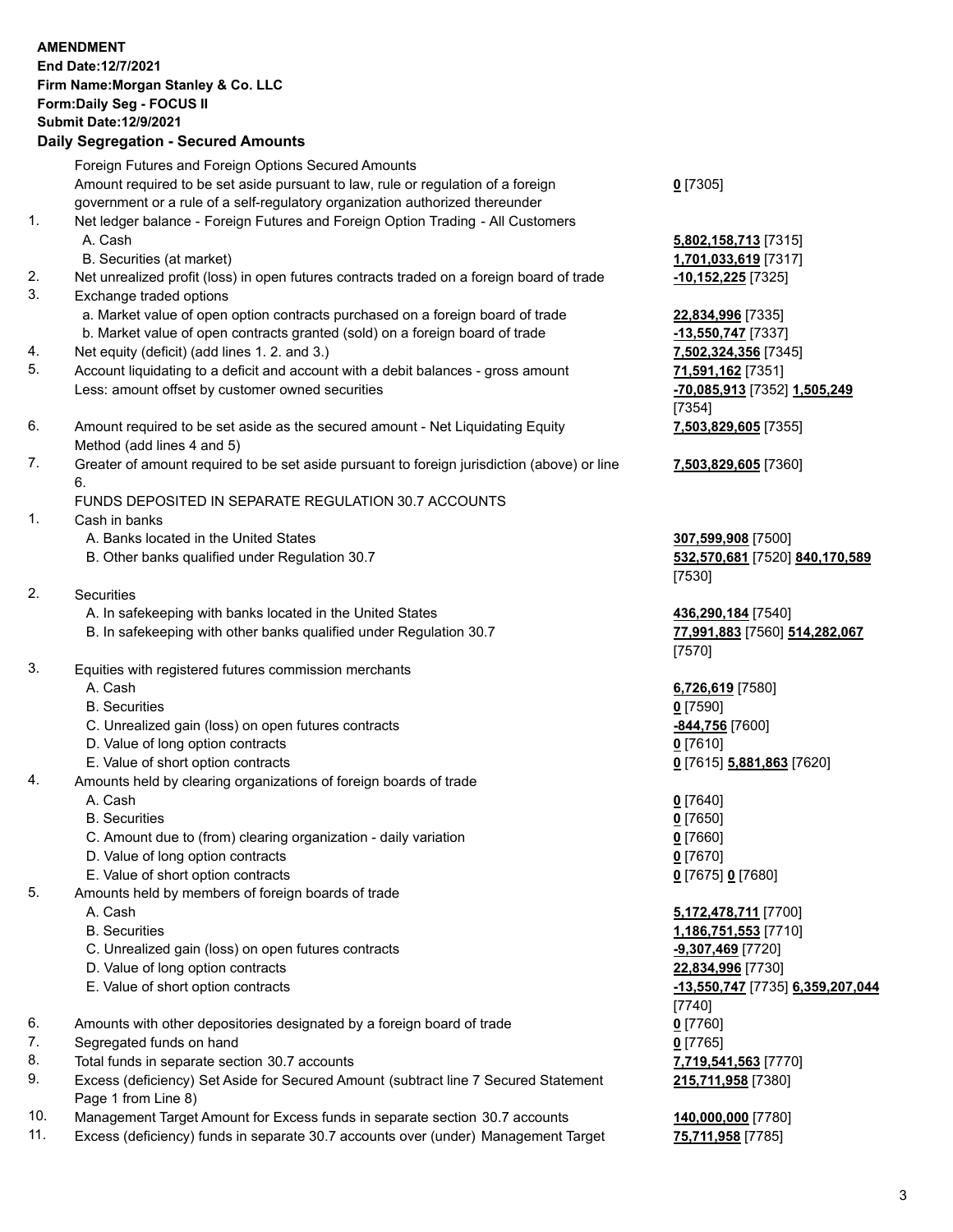#### **AMENDMENT End Date:12/7/2021 Firm Name:Morgan Stanley & Co. LLC Form:Daily Seg - FOCUS II Submit Date:12/9/2021 Daily Segregation - Segregation Statement** SEGREGATION REQUIREMENTS(Section 4d(2) of the CEAct) 1. Net ledger balance A. Cash **16,290,857,078** [7010] B. Securities (at market) **7,784,798,087** [7020] 2. Net unrealized profit (loss) in open futures contracts traded on a contract market **1,661,724,095** [7030] 3. Exchange traded options A. Add market value of open option contracts purchased on a contract market **1,087,859,036** [7032] B. Deduct market value of open option contracts granted (sold) on a contract market **-757,736,690** [7033] 4. Net equity (deficit) (add lines 1, 2 and 3) **26,067,501,606** [7040] 5. Accounts liquidating to a deficit and accounts with debit balances - gross amount **397,754,489** [7045] Less: amount offset by customer securities **-394,526,535** [7047] **3,227,954** [7050] 6. Amount required to be segregated (add lines 4 and 5) **26,070,729,560** [7060] FUNDS IN SEGREGATED ACCOUNTS 7. Deposited in segregated funds bank accounts A. Cash **3,429,207,644** [7070] B. Securities representing investments of customers' funds (at market) **0** [7080] C. Securities held for particular customers or option customers in lieu of cash (at market) **3,359,722,372** [7090] 8. Margins on deposit with derivatives clearing organizations of contract markets A. Cash **14,946,078,813** [7100] B. Securities representing investments of customers' funds (at market) **0** [7110] C. Securities held for particular customers or option customers in lieu of cash (at market) **4,274,872,213** [7120] 9. Net settlement from (to) derivatives clearing organizations of contract markets **-48,372,585** [7130] 10. Exchange traded options A. Value of open long option contracts **1,087,859,036** [7132] B. Value of open short option contracts **-757,736,690** [7133] 11. Net equities with other FCMs A. Net liquidating equity **13,846,296** [7140] B. Securities representing investments of customers' funds (at market) **0** [7160] C. Securities held for particular customers or option customers in lieu of cash (at market) **0** [7170] 12. Segregated funds on hand **150,203,502** [7150]

- 
- 13. Total amount in segregation (add lines 7 through 12) **26,455,680,601** [7180]
- 14. Excess (deficiency) funds in segregation (subtract line 6 from line 13) **384,951,041** [7190]
- 15. Management Target Amount for Excess funds in segregation **235,000,000** [7194]
- 16. Excess (deficiency) funds in segregation over (under) Management Target Amount Excess

**149,951,041** [7198]